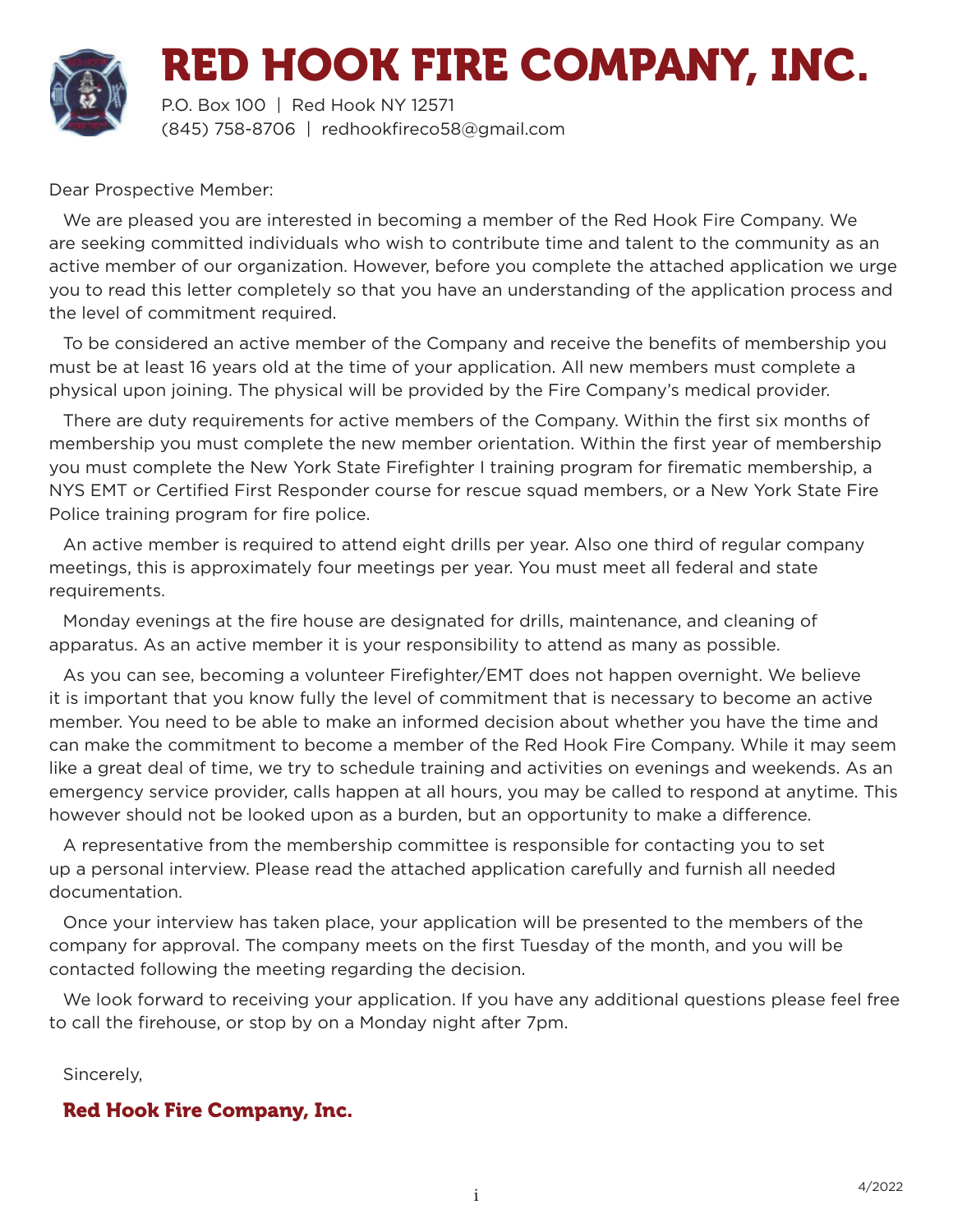

P.O. Box 100 | Red Hook NY 12571 (845) 758-8706 | redhookfireco58@gmail.com

# **APPLICATION FOR MEMBERSHIP**

|                                                               |            | Zip_________________ |  |
|---------------------------------------------------------------|------------|----------------------|--|
|                                                               |            |                      |  |
|                                                               |            |                      |  |
| Membership category FIRE  <br>(Please check desired position) | <b>EMS</b> | FIRE POLICE          |  |

**Equal Employment Opportunity:** The Red Hook Fire Company is an Equal Opportunity organization. We do not discriminate on the basis of race, color, religion, national origin, age, gender, disability, sexual orientation, or any other status protected by law. It is our intention that all qualified applicants are given equal opportunity and that the selection decision is made by the members of the company. In reading and answering the following questions, be aware that none of the questions are intended to imply illegal preferences or discrimination.

**To apply:** Complete and submit this official Red Hook Fire Company application. Only completed applications can be considered for further processing. We may wish to contact you by mail, telephone, or email, and it is your responsibility to make sure your contact information is correct and current. Applications will not be processed without all signatures.

**Once this form is completed and signed, mail it to the address above, return in person, or submit on-line.**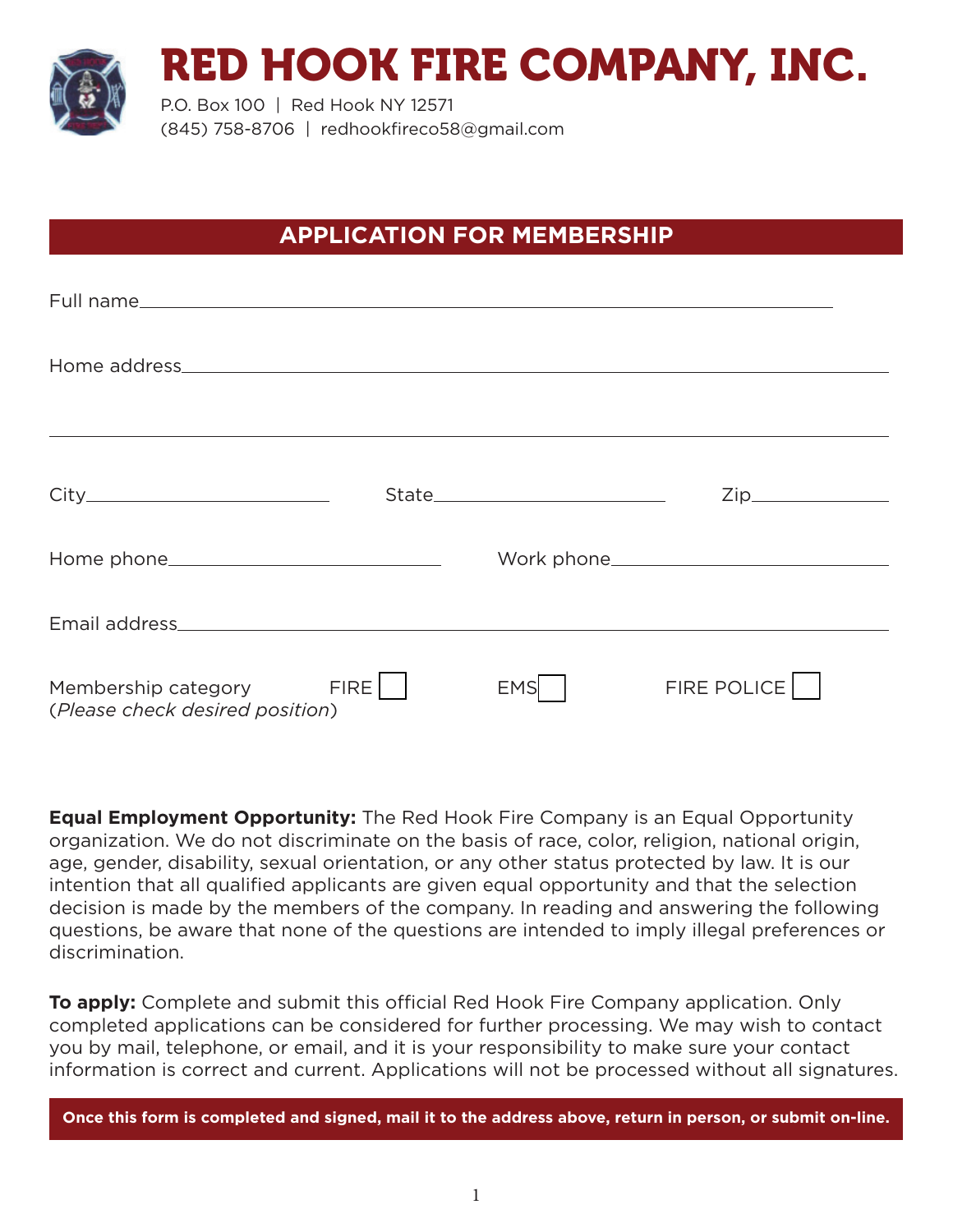# **PERSONAL INFORMATION**

| Height_______________  Weight____________     |                                                                                                                                                                      |                                        |                  |           |
|-----------------------------------------------|----------------------------------------------------------------------------------------------------------------------------------------------------------------------|----------------------------------------|------------------|-----------|
|                                               |                                                                                                                                                                      |                                        |                  |           |
|                                               |                                                                                                                                                                      |                                        |                  |           |
|                                               | Previous address if current is less than 5 years________________________________<br>,我们也不会有什么。""我们的人,我们也不会有什么?""我们的人,我们也不会有什么?""我们的人,我们也不会有什么?""我们的人,我们也不会有什么?""我们的人 |                                        |                  |           |
|                                               | Has your driver's license ever been suspended/revoked                                                                                                                |                                        | YES <sup>I</sup> | NO        |
|                                               |                                                                                                                                                                      |                                        |                  |           |
| other than a traffic citation in adult court? | ,我们也不能会有什么。""我们的人,我们也不能会有什么?""我们的人,我们也不能会有什么?""我们的人,我们也不能会有什么?""我们的人,我们也不能会有什么?""<br>Have you ever been convicted of, or plead guilty to, any crime                  |                                        | <b>YES</b>       | <b>NO</b> |
|                                               | ,我们也不会有什么。""我们的人,我们也不会有什么?""我们的人,我们也不会有什么?""我们的人,我们也不会有什么?""我们的人,我们也不会有什么?""我们的人<br>Do you have any physical impairment or special needs?                            |                                        | <b>YES</b>       | <b>NO</b> |
|                                               | ,我们也不会有什么?""我们的人,我们也不会有什么?""我们的人,我们也不会有什么?""我们的人,我们也不会有什么?""我们的人,我们也不会有什么?""我们的人<br><b>EMERGENCY CONTACT</b>                                                         |                                        |                  |           |
|                                               |                                                                                                                                                                      |                                        |                  |           |
|                                               |                                                                                                                                                                      |                                        |                  |           |
|                                               |                                                                                                                                                                      | Contact Number________________________ |                  |           |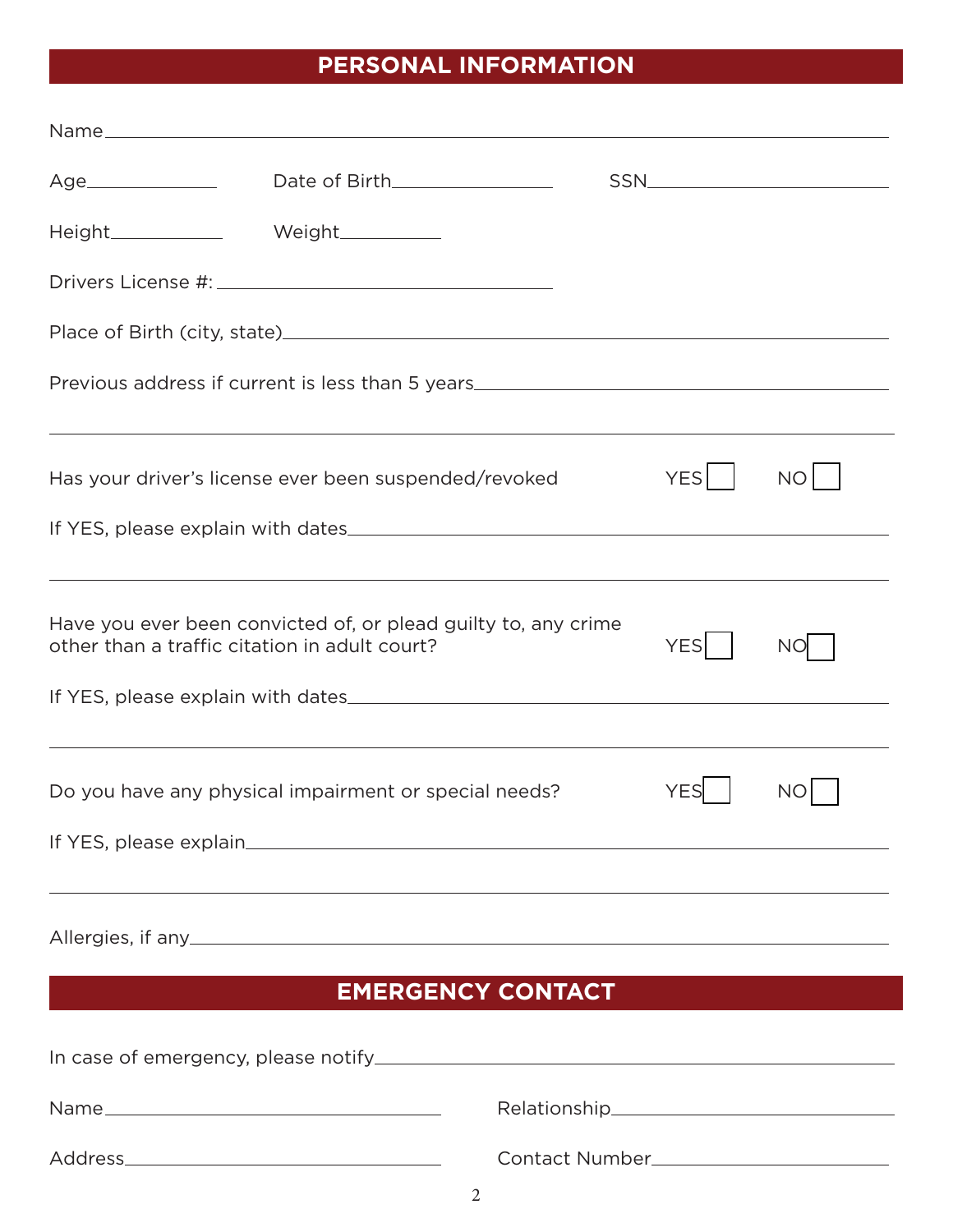# **FIRE & RESCUE EXPERIENCE**

| <b>NO</b><br><b>YES</b><br>Have you ever applied to or been a member of this department before?                                                                                                                                                                    |
|--------------------------------------------------------------------------------------------------------------------------------------------------------------------------------------------------------------------------------------------------------------------|
| If YES, please give dates, and the circumstances under which you left the department:                                                                                                                                                                              |
| ,我们也不能在这里的时候,我们也不能在这里的时候,我们也不能会不能会不能会不能会不能会不能会不能会不能会。<br>第2012章 我们的时候,我们的时候,我们的时候,我们的时候,我们的时候,我们的时候,我们的时候,我们的时候,我们的时候,我们的时候,我们的时候,我们的时候,我<br><u> 1989 - Johann Harry Harry Harry Harry Harry Harry Harry Harry Harry Harry Harry Harry Harry Harry Harry Harry</u> |
| YES   NO<br>Have you ever served in another fire/rescue department?                                                                                                                                                                                                |
| If YES, please give the name and address of the department(s), dates of your service, and                                                                                                                                                                          |
| <u> 1989 - Johann Stoff, amerikansk politiker (d. 1989)</u><br><u> 1989 - Johann Stoff, deutscher Stoff, der Stoff, der Stoff, der Stoff, der Stoff, der Stoff, der Stoff, der S</u>                                                                               |
| ,我们也不会有什么。""我们的人,我们也不会有什么?""我们的人,我们也不会有什么?""我们的人,我们也不会有什么?""我们的人,我们也不会有什么?""我们的人                                                                                                                                                                                   |
|                                                                                                                                                                                                                                                                    |
| <u> 1989 - Johann Stoff, amerikansk politiker (d. 1989)</u>                                                                                                                                                                                                        |
|                                                                                                                                                                                                                                                                    |
|                                                                                                                                                                                                                                                                    |
| List any fire, rescue, EMS, or related classes you have taken including where you took the<br>class.                                                                                                                                                               |
|                                                                                                                                                                                                                                                                    |
|                                                                                                                                                                                                                                                                    |
|                                                                                                                                                                                                                                                                    |
|                                                                                                                                                                                                                                                                    |
|                                                                                                                                                                                                                                                                    |
| (Please bring any previous training certificates to the meeting with the investigating<br>committee.)                                                                                                                                                              |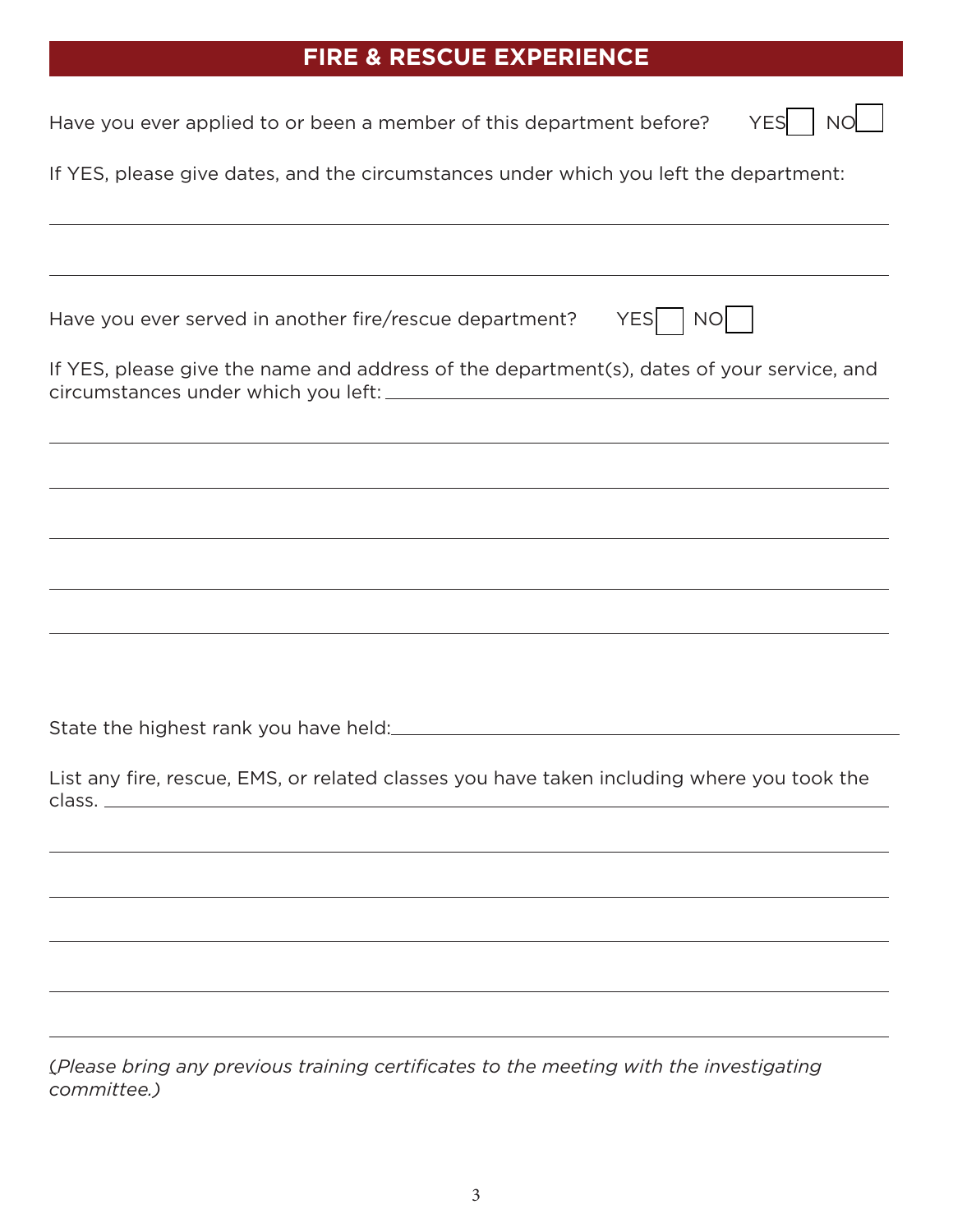# **EMPLOYMENT HISTORY**

| <b>CURRENT EMPLOYMENT</b>                                                                                                         |                    |  |  |
|-----------------------------------------------------------------------------------------------------------------------------------|--------------------|--|--|
|                                                                                                                                   |                    |  |  |
|                                                                                                                                   |                    |  |  |
|                                                                                                                                   |                    |  |  |
| <b>PREVIOUS EMPLOYMENT</b><br>(If current is less than one year)                                                                  |                    |  |  |
|                                                                                                                                   |                    |  |  |
|                                                                                                                                   |                    |  |  |
|                                                                                                                                   |                    |  |  |
| <b>MILITARY BACKGROUND</b>                                                                                                        |                    |  |  |
| Have you ever been a member of the U.S. Armed Forces?                                                                             | <b>YES</b><br>NO   |  |  |
| If YES did you receive a Dishonorable Discharge?<br>(Please bring a copy of your DD-214 with you to your interview if discharged) | YES  <br><b>NO</b> |  |  |
| <b>PERSONAL REFERENCES</b>                                                                                                        |                    |  |  |
| Please list two personal references, other than members of this organization                                                      |                    |  |  |
|                                                                                                                                   |                    |  |  |
|                                                                                                                                   |                    |  |  |
| <b>MEMBER REFERENCE</b>                                                                                                           |                    |  |  |
| (Application will not be processed without the signature of current member)                                                       |                    |  |  |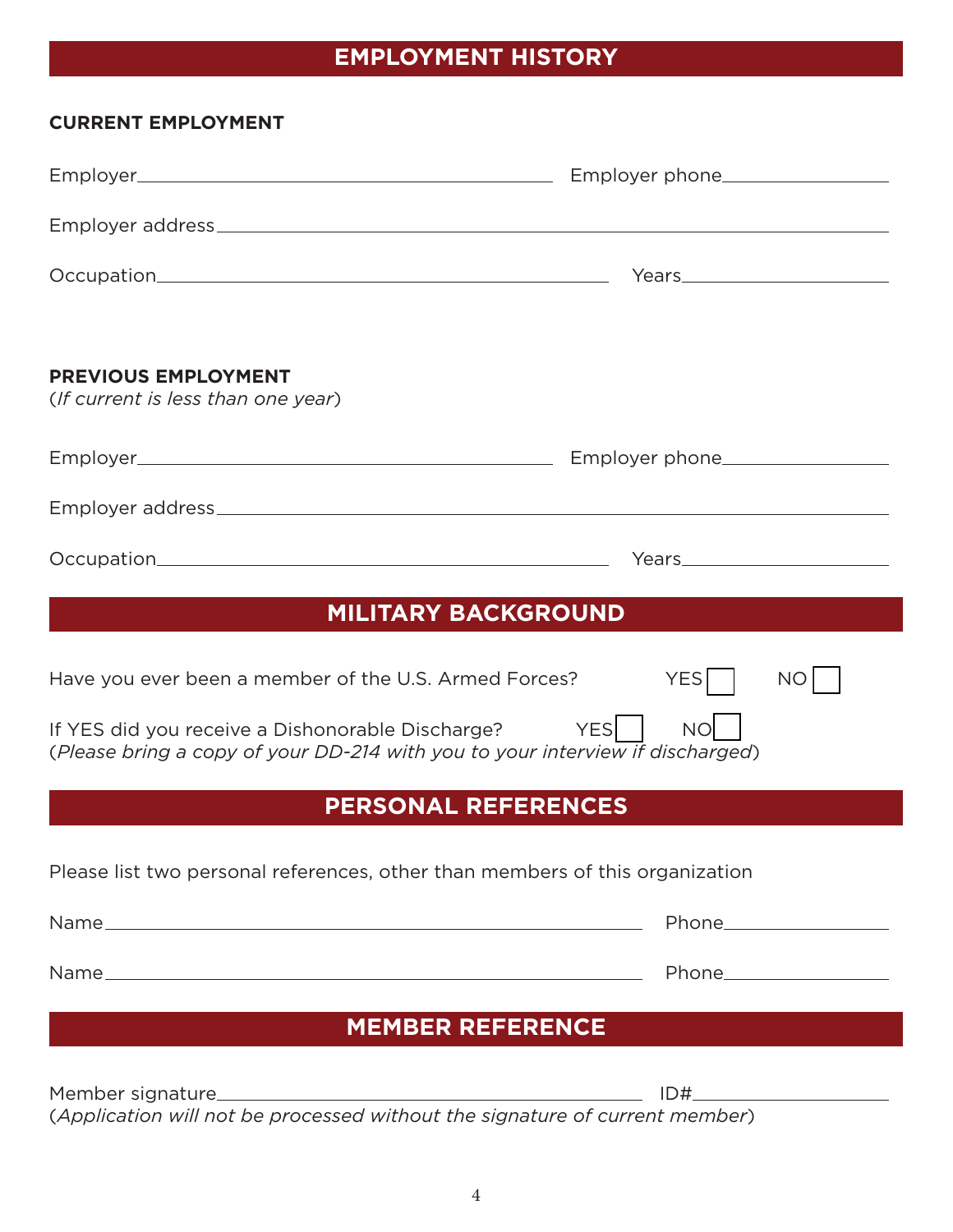## **APPLICANT CERTIFICATION**

I hereby certify that the statements contained herein are true and correct to the best of my knowledge. I understand that, should an investigation disclose material misrepresentation, omissions, or falsification, my application will be rejected, or, if I am a member, my membership and all rights and privileges thereof may be immediately terminated. My signature on this application indicates that I read the description for the volunteer positions available to me, and I understand the position of a firefighter, emergency medical services provider, or fire police personnel is physically challenging and that my membership is dependent on my successful completion of a physical examination and a receipt of a favorable background investigation. I further understand that this application form is not a guarantee of membership, nor an offer of membership.

I understand that an incomplete application will not be considered or processed further. I have read the statements above, and by my signature, agree to these provisions.

I understand that if I am under eighteen (18) years of age I will bring a parent or legal guardian to my initial interview with the Membership Committee, and I will include a letter of consent from my parent/guardian.

| Signature of applicant       | Date_ |
|------------------------------|-------|
|                              |       |
|                              |       |
|                              |       |
| Signature of parent/guardian | Date_ |

(*if under 18 years of age*)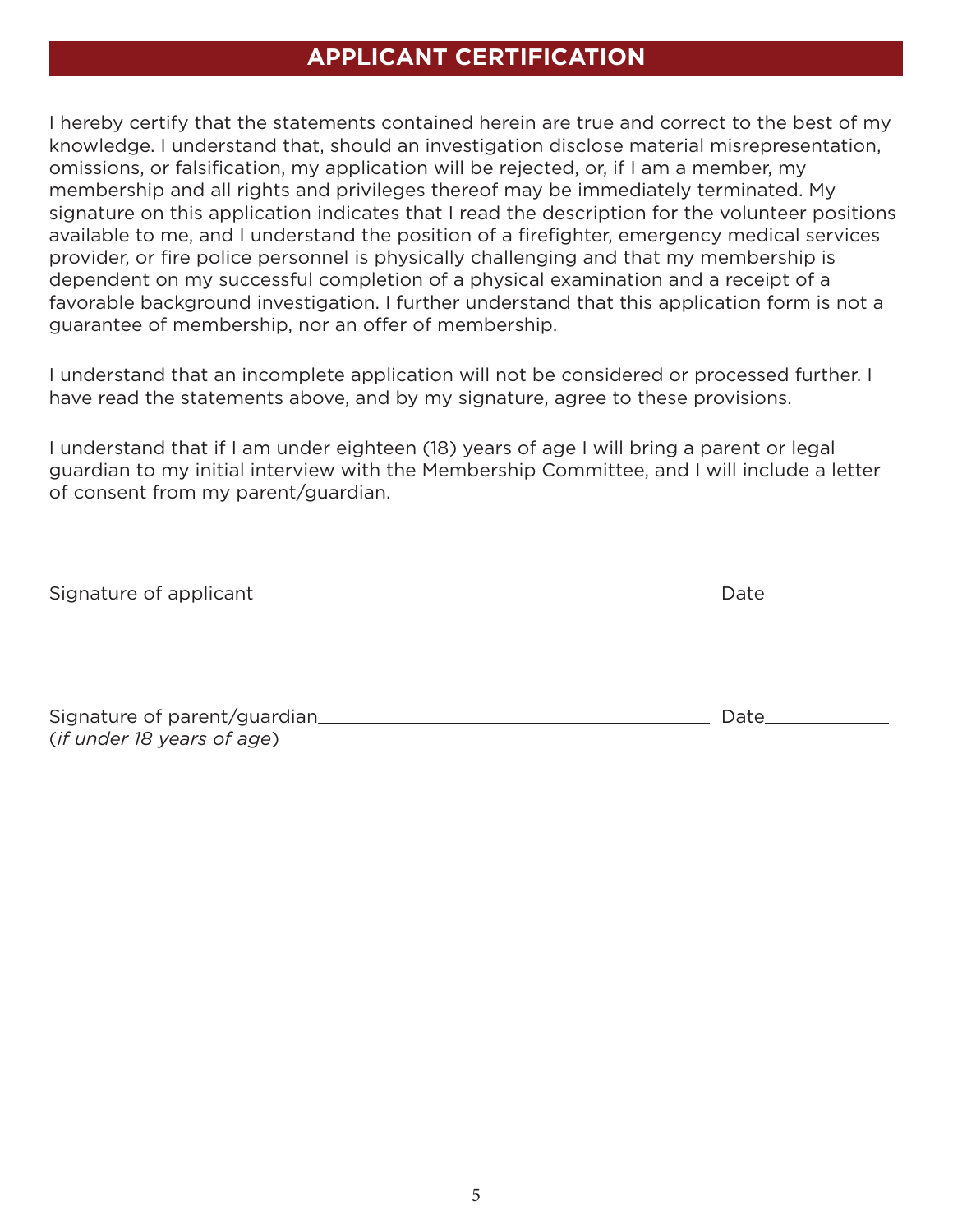

P.O. Box 100 | Red Hook NY 12571 (845) 758-8706 | redhookfireco58@gmail.com

## **PRIVACY NOTIFICATION**

Section 94 of the Public Officers Law (Personal Privacy Protection Law) requires that you be notified of the following facts when the information which will be maintained in a record system is collected from you.

The authority to request and confirm personal information about you is found in Article 6 of the Executive Law.

The information obtained will:

- Be used to determine your qualifications for the position for which you are applying.
- Be released to the Fire Chief and potential supervisors
- Be maintained in your personnel file (if you become a fire company member) in our records.

Failure to provide the information or authorization will result in your application not being considered for membership.

This information will be maintained by the Secretary of the Red Hook Fire Company, Inc., and will be available to you upon request.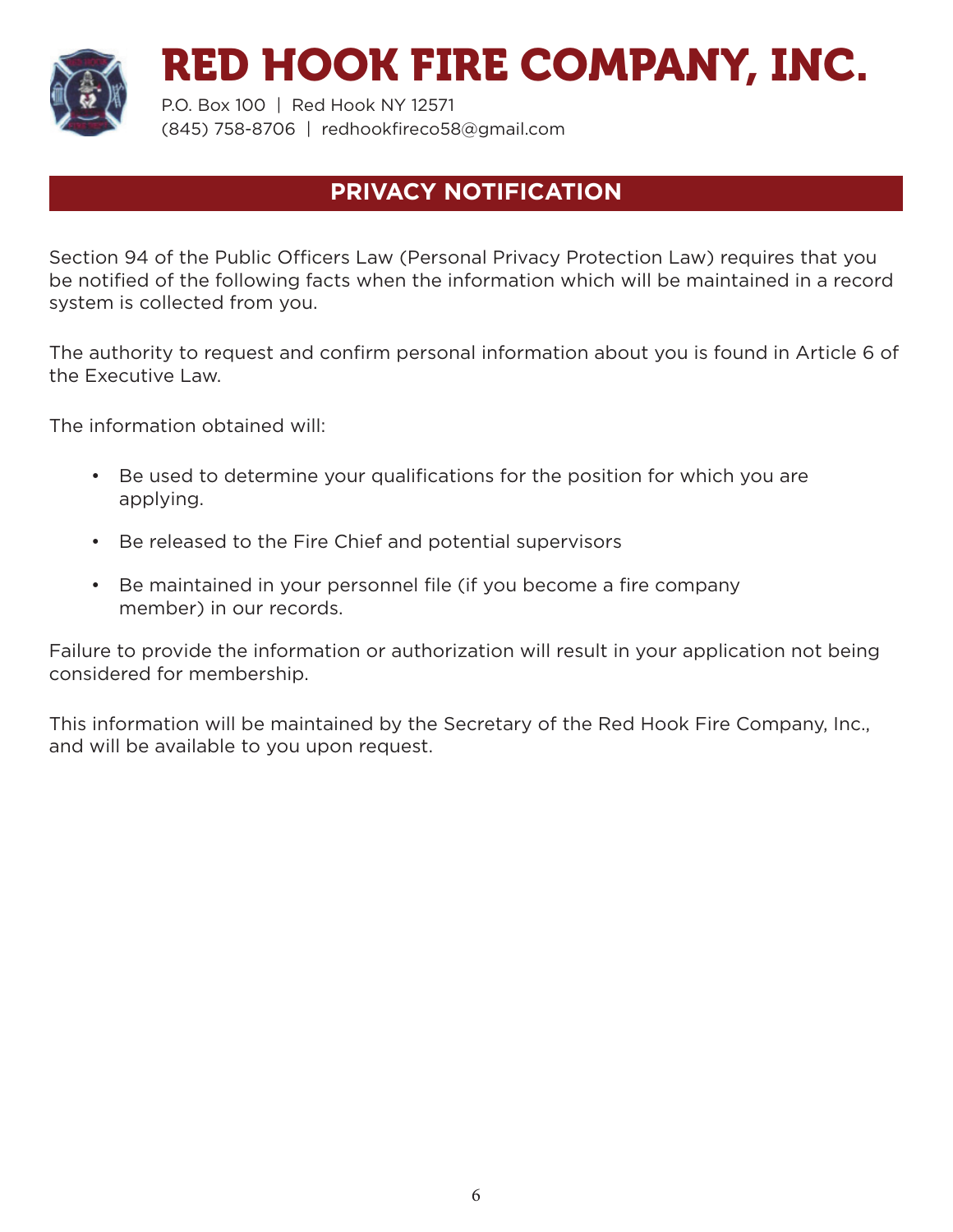

P.O. Box 100 | Red Hook NY 12571 (845) 758-8706 | redhookfireco58@gmail.com

## **APPLICANT'S AUTHORIZATION FOR RELEASE OF INFORMATION**

In order to confirm the information I supplied on my application for membership with the Red Hook Fire Company, Inc., I authorize all licensing agencies, education institutions, law enforcement agencies, present and former employers, and the military services to disclose their relevant records about me to the Red Hook Fire Company, Inc. whether the information be public, private or confidential in nature; and I release them from liability and responsibility for doing so.

This authorization in original form shall be valid for this and any future information, reports or updates that may be requested.

I understand that this form will accompany requests for official documents and confirmation of my credentials.

| Applicant:     |  |
|----------------|--|
|                |  |
|                |  |
| Witness:       |  |
| (Please print) |  |
|                |  |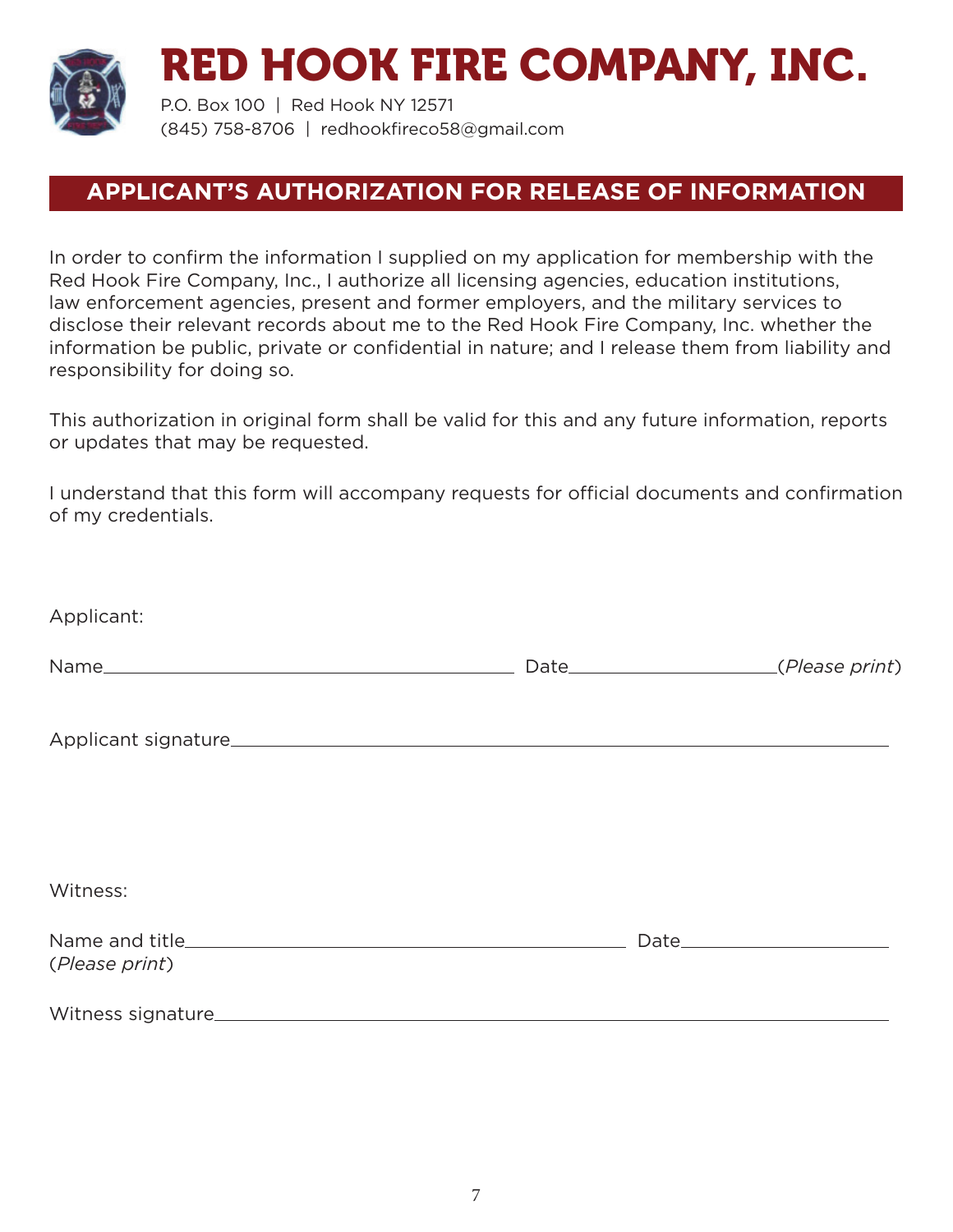

P.O. Box 100 | Red Hook NY 12571 (845) 758-8706 | redhookfireco58@gmail.com

## **APPLICATION FOR MEMBERSHIP WITH A FIRE DISTRICT**

#### **PERSONAL INFORMATION**

(Please clearly print all information)

#### **AUTHORIZATION**

I hereby authorize the Dutchess County Sheriff's Office, Detective Division to conduct an arson check regarding my application for a position of Volunteer with the above named fire department. Such arson check will be conducted as outlines in the Rules and Regulations of the Dutchess County Sheriff's Office for background checks and positions of volunteers with fire departments in Dutchess County.

| Applicant:             |  |
|------------------------|--|
|                        |  |
| (Please print)         |  |
|                        |  |
|                        |  |
|                        |  |
|                        |  |
|                        |  |
|                        |  |
| Fire District Officer: |  |
|                        |  |
| (Please print)         |  |
|                        |  |
|                        |  |
|                        |  |